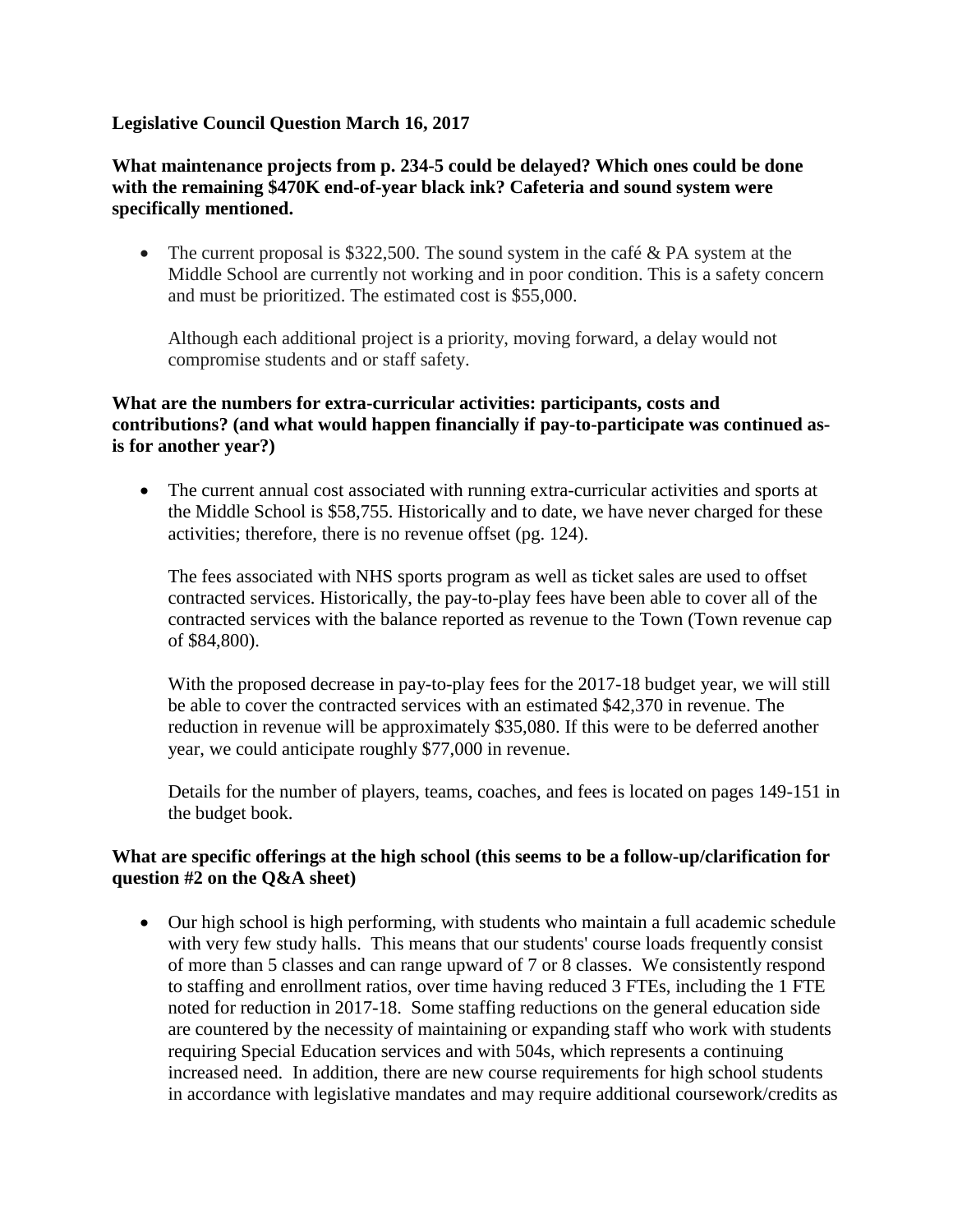a prerequisite to graduation. Some of these requirements have already been included in the high school program, such as Personal Financial Literacy through our B.E.A.T. department and world language as a requirement. Additionally, staff and administration at the high school are working on a pilot for a Senior Year Experience ("Capstone" project), which will enable all students to demonstrate their skills in written performance, critical thinking, spoken communication, and information literacy through an authentic, inquiry-based project as a culmination of their high school academic experience.

# **What amounts were sent back to Newtown as an adjustment to the Excess Cost Grant recalculation (based on change in per pupil expenditure calculation) and how were these included or excluded from the proposed budget?**

• As the 2015-16 budget was being developed, legislation that was in place required NPS to include the costs associated with grant funding into our calculation. Because two of our grants were quite large (Victims grant and SERV) the net current expenditure per pupil cost (NCEP) was higher; hence, reducing the amount received in our excess cost grant. As the 16-17 budget year was underway, legislation was changed that allowed us to remove the large grant expenses which lowered our NCEP, ultimately increasing our excess cost grant revenue.

1) The amount due for 2014-15, \$80,479 will go back to the General Fund because our and the Town's books are closed. This would be the only amount available for discussion concerning alternate usage.

2) The amount due for 2015-16, \$83,284 has been booked as a receivable to prevent a deficit situation for the 2015-16 year due to the significant number of special ed placements. This constitutes an appropriate and necessary use of these funds. This has been included in the financials presented to the board in the year-end report and to the town auditors. 3) The additional amount currently estimated for 2016-17, \$47,422 will be received and deposited in the current fiscal as *excess cost* against the eligible expenses that will be reported for this year. This will be a direct reimbursement and cannot be re purposed in any other way. We have included this adjustment in our current budget.

The new legislation has been in place since the beginning of 2016-17; therefore, since this time we have calculated the excess cost grant using the above methodology and will continue to do so in subsequent years.

# **Can subscriptions in the libraries be consolidated? e.g. Enchanted Learning**

• Each school is given the latitude to spend their allocation on subscriptions and other supplies for instruction according to the needs of their own building, which creates a level of variance in the items the schools choose to purchase. Our schools engage in regular collaboration when planning their budget proposals and monitoring their existing budgets throughout the year. When the principals determine there is a need across multiple buildings for consistent implementation of a subscription, item, or service, they make a request to Central Office to issue a Purchase Order Number to gain leverage in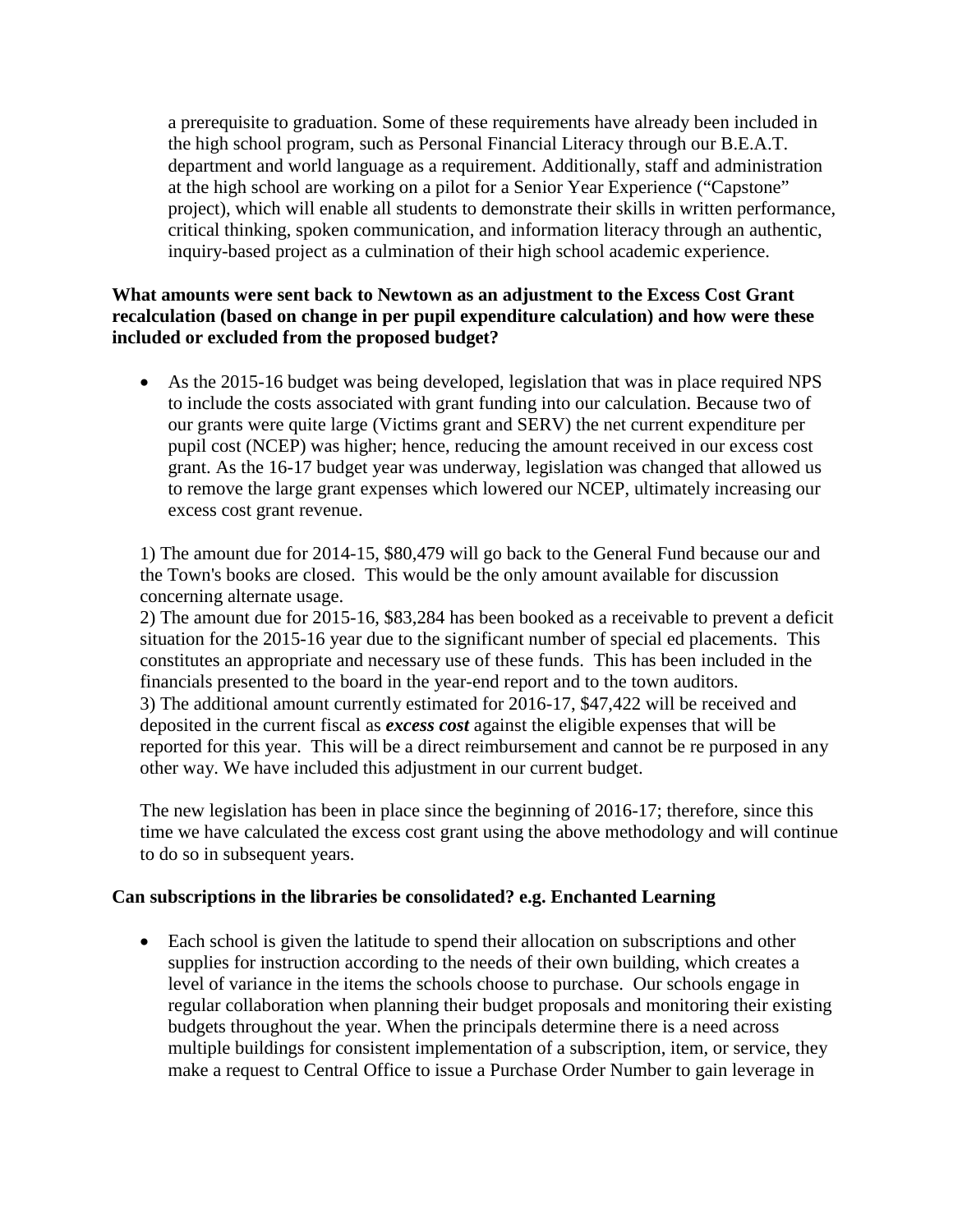cost by purchasing as a district for a discounted price. It is the regular practice of our school leaders to manage consolidation of these items in this way.

#### **What is the educational use/value of iPads?**

• During the February 2, 2017 Board of Education meeting, a similar question regarding how mobile devices were being used in the classroom was also asked. At that time the four elementary principals shared the usages in their buildings. They all agreed that both the iPad and the Chromebook satisfied existing needs.

Dr. Gombos relayed that the elementary schools wireless devices (iPads and Chromebooks) are wonderful for use in flexible spaces. She had recently come across a child in the hallway making a movie. The mobility provides a freedom to work on projects that would otherwise only be able to be created in the computer lab.

Having the devices available in the classroom allows flexibility in instruction and supports differentiated learning. Mr. Moretti spoke of iPads as good for apps that can provide enrichment and reinforcement. Apps are installed on the iPads in support of skills in all of the core curricular areas. Ms. Gasparine and Mr Geissler elaborated that the K-2 classrooms have iPads assigned to the classrooms so they are available throughout the day.

Grades 3 and 4 have more use for Chromebooks specifically for collaboration as supported by the use of Google classroom. Third and fourth grade teachers in all four buildings have created Google Classrooms for use with their students. Google classroom allows the teacher to share documents and videos, provide feedback on student work in real time and encourage collaboration. Additionally the Chromebooks support the students in gaining typing skills, working on writing assignments and completing research assignments.

We are all learning to use what we have. The lab is great for whole group instruction but, mobile devices allow for usage when the need arises versus when the time slot is allotted.

#### **Shared services document that indicates the top 3 items that are benefit ting the town/BOE.**

#### **Shared Services**

#### **Technology Department**

Al and I submitted the following two speaking points that illustrate how our technology departments are working in collaboration on shared services.

- Shared phone system with calls, voicemail and paging handled through a jointly maintained and administered system
- Shared hardware environment, with each group sharing maintenance responsibilities and where three shared systems are run: payroll, H/R and finance.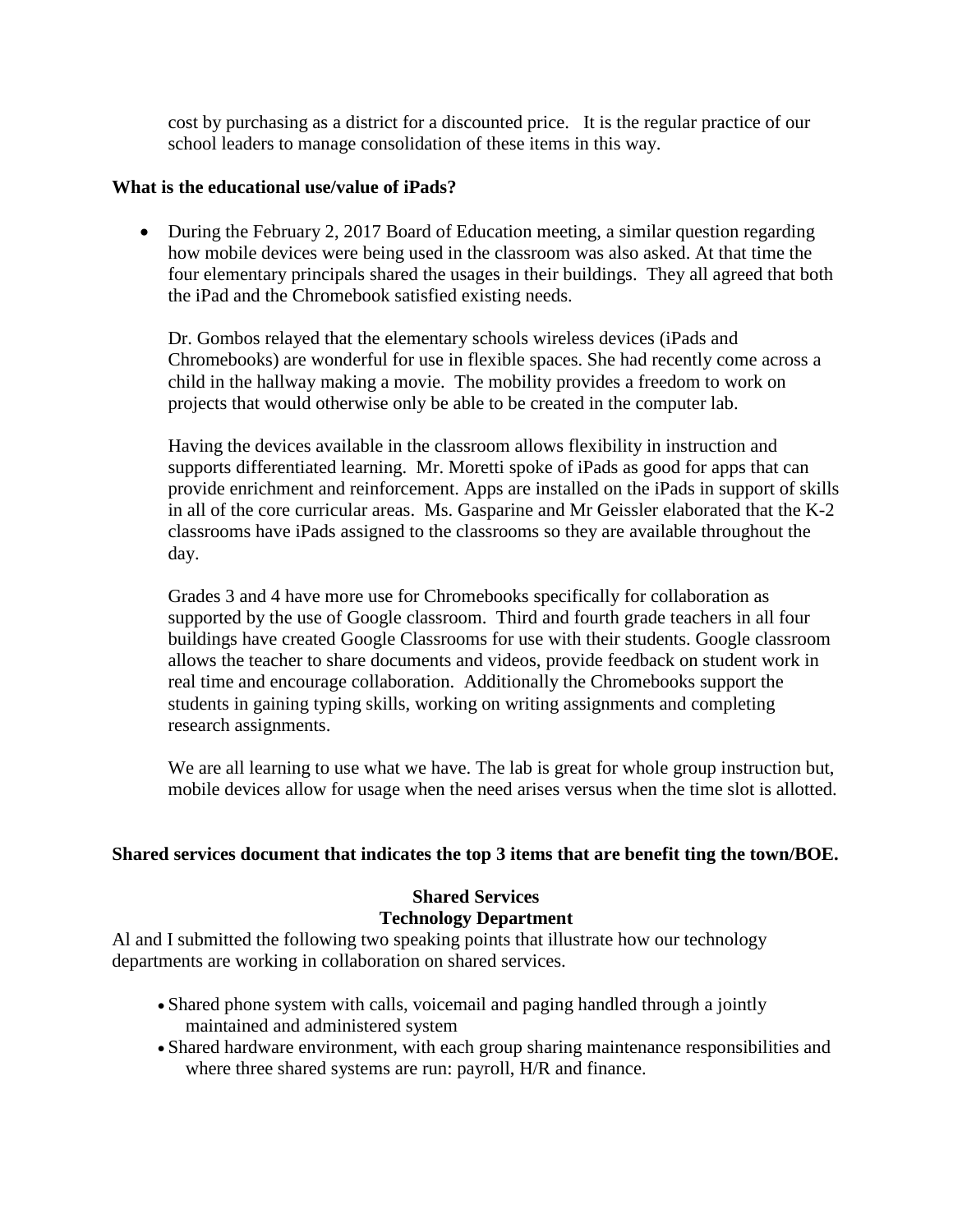• Shared knowledge, with priority given to the adopting the same software/hardware solutions to meet business needs and allow for providing support to each other during issue resolution.

## **Newtown BOE Security Department and Newtown Police Department Shared Services**

Areas where the sharing of services are currently taking place:

- 1. School Security Personnel (SSO & SRO Program MOU Agreement)
- 2. Police Department representation on the District Security & Safety Committee (DSSC)
- 3. Police Department assistance with the District's Proactive Risk Assessment Procedures
- 4. Police Department assistance with the District's Student-Parent Reunification Procedures
- 5. Significant NBOE member participation on the NPD's Juvenile Review Board (JRB)
- 6. Bulk purchase of proximity cards for door access to all Town facilities with S2 readers.
- 7. NBOE loaning of two-way radios, flashlights, personnel, and electric golf cart to NPD during emergencies.

## **Shared Services Human Resources**

The Human Resource Departments continue to collaborate frequently and purposefully. The following are two talking points of our most recent efforts:

- Compilation and communication of research regarding the shared purchasing agent position (e.g. CCM and CASBO polling, job description, placement of the position into the organizational chart);
- Scheduled bi-monthly meetings with varying topics of discussion (e.g. short/long-term disability leaves, state/federal laws and regulations, benefits, defined contribution pension plan)

# **Shared Services Public Works and BOE Facilities Management**

Gino Faiella, Newtown BOE Director of Facilities and myself (Fred Hurley) Public Works Director have discussed the possible formal integration into a single command and control structure of all buildingmaintenance and repair. The less pretentious question, based on the success of the current seamlessinteraction between departments, is how to guarantee continuance of that success when the current leadership is gone. Secondary, but of real importance, would also be any pathway that might improve results or reduce costs or both. We will address these questions in reverse order.

First, the issue of cost requires extensive financial data and the descriptive information to understand what the results mean.The problem is quite simply that actual costs are so integrated into a non-structured delivery system that they will be difficult toboth capture and then be put into a programmed projection. In English, the problem is that we help each other

on inside and outside work depending on who has resource available at the time. For example if Gino needed a paving job done quickly and Public Works wasn't available, he could use our call contractors to get the job done. Conversely, if we needed some plumbing done in one of the buildings and Gino's plumber wasn't available Public Works would